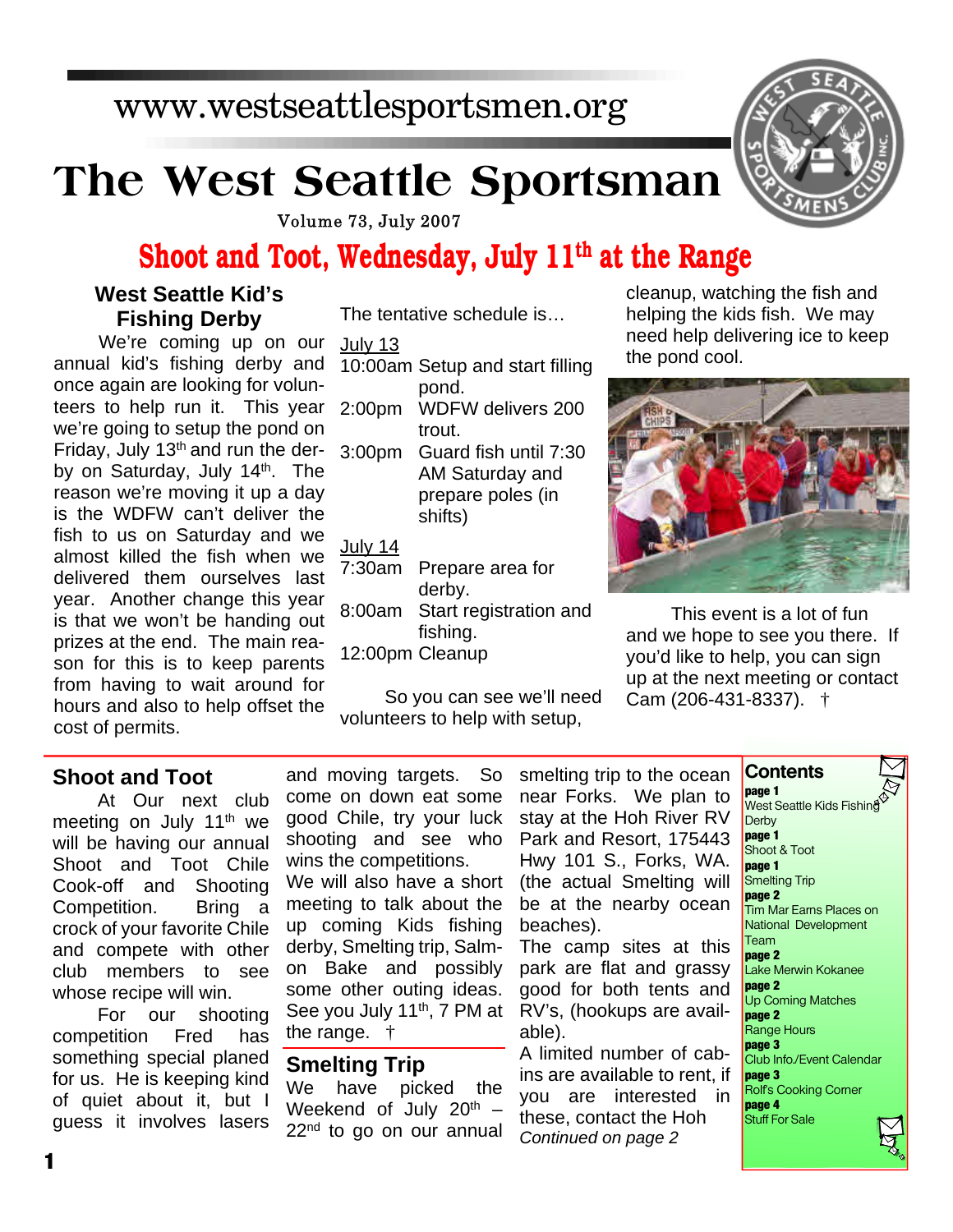#### *Smelting continued from page 1* River Resort at 360-374-5566 to reserve one.

If you are interested in going on this outing please come to the July club meeting and let us know or contact Roz Mascio 206-937-3614 so we can get an idea of how many will be there.†

#### **Tim Mar Earns Place on National Development Team**

The best and the brightest rifle and pistol shooters traveled to Colorado Springs, Colo., in March for the 2007 USA Shooting Junior Olympic National Championships. Students hailing from 46 states earned their ticket to compete based on performances in their state qualifiers. Top shooting performances earned several athletes a coveted U.S. National Development Team jacket, and the chance to represent their nation as part of the Team USA delegation. In total, 273 athletes took part in the 17-day event, each living and training side-by-side with U.S. Olympic Team athletes and hopefuls at the U.S. Olympic Training Center for the duration of the competition.

Already a member of the Men's Rifle, National Development Team, Thomas Gsenge

was among the athletes welcoming Michael Dickinson and Timothy Mar as the newest members of the squad by helping to present their new official team jackets. Timothy Mar earned himself a place on the National Development Team by out-shooting both of his fellow medallist by nearly 10 points.



Congratulations Tim (a member of our Totem's Junior shooting team) and congratulations to his proud grandpa and coach, Stan Mar and father Dale! †

#### **Lake Merwin Kokanee**

*by Terry Otto*

Merwin Lake's producing limits of kokanee, and the size of the fish are impressive too. According to Clay Walker of Pulling the Plug Guide Service (360-241-3095), the tasty kokes are already averaging 14 to 15 inches, and he has seen some quite a bit bigger.

"We're already catching kokanee up to 18 inches," he says.

**Up coming Small bore & Air Matches**

| Tacoma    | Schützenfest / NRA 3-P Championship        |
|-----------|--------------------------------------------|
| Wenatchee | Junior air rifle match                     |
| Wenatchee | Jr. Outdoor Championships                  |
| Tacoma    | Schützenfest / NRA 3-P Championship        |
| Tacoma    | Koehler Memorial prone                     |
| Puyallup  | NRA 3-Position Regional                    |
| Tacoma    | State International Smallbore Camp         |
| Puyallup  | State 4-H Championship                     |
| Tacoma    | Schützenfest / Outdoor Int'l Championship  |
| Olympia   | State Indoor Int'l 3-P Championship (West) |
|           |                                            |

Volume 73, July 2007

*From Fishing and Hunting News written*

"If you want to get away from the other boats, you can run farther down the lake to an area that often produces well," he offers. "It's right across the lake from a number of big rock slides."

**What to use:** Troll Wedding Rings tipped with white corn. "If you aren't using white corn and anise scent, you're not kokanee fishing," Walker says.

"It's absolutely banging right now, and it will stay good all through the summer and into September. Getting those 18-inch fish already means we will see some of them reach 22 inches near the end of summer. They're really packing on

**Starting out:** The fish are holding at and below the thermocline, in 40 feet of water, Walker says. "You need a downrigger to get them right now. Plus, with-the downriggers, you can use lighter gear and

The kokes will continue to

Walker has been hooking most of his fish in a popular part of the lake known as "Kokanee Bay." "It's about half a mile below Speelyai Bay," Walker says, describing it as a popular fishing bay that cuts north into the hills around the lake.

move deeper as the water warms. Near the end of summer they'll be

the weight right now."

you get a more fun fight."

at about 60 feet.

He also adds other scents, such as squid and herring. *Continued on page 4*

#### **Range Hours and Activity**

Monday - Small Bore - 6 PM Tuesday - Air Pistol - 6 PM Wednesday - Juniors - Call Fred Burr at 206-935-4883 for information. Cost: Adult members \$2.00, nonmembers \$4.00, Juniors \$1.00.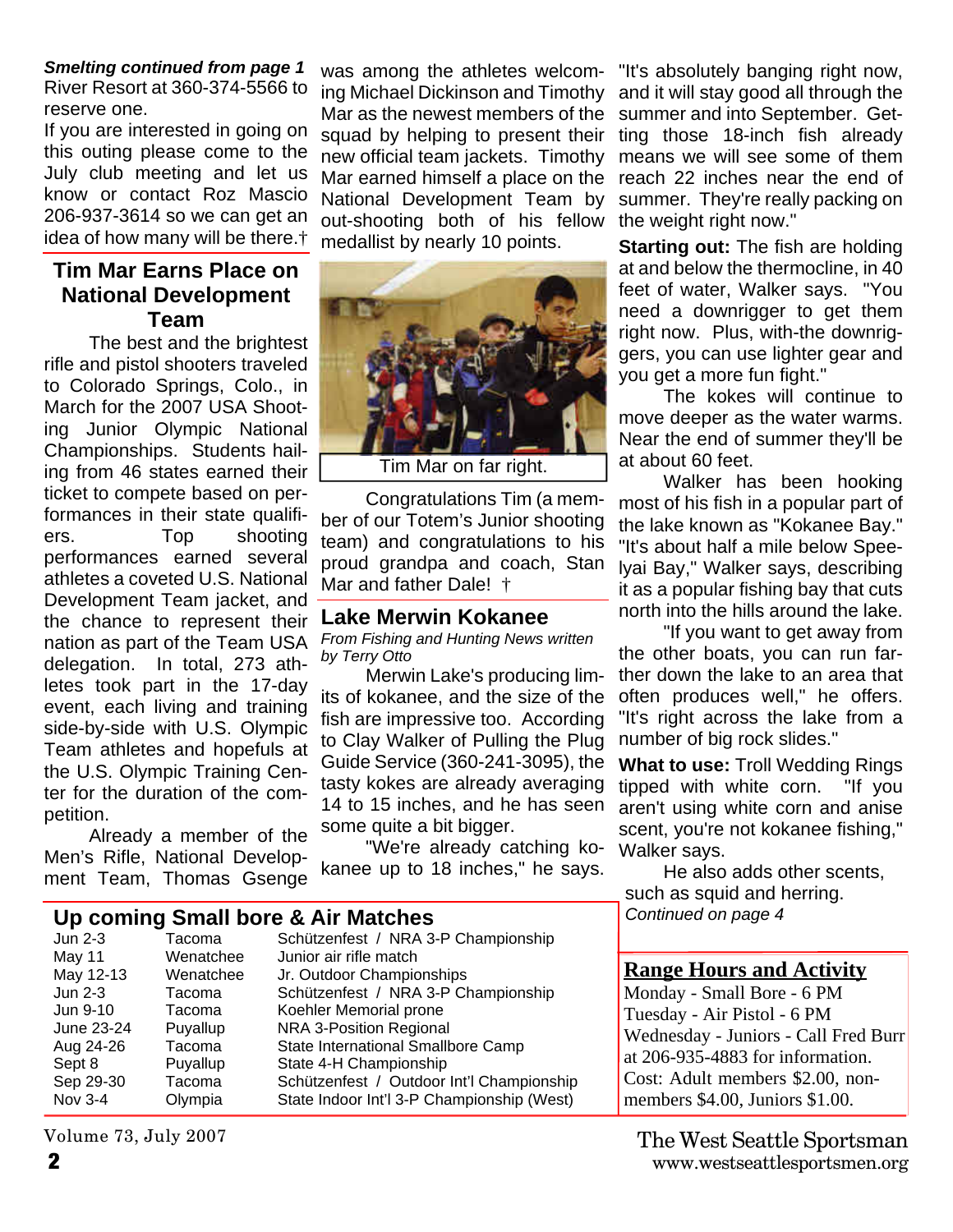### **The West Seattle Sportsmen's Club Sponsors of the Roger Dahl Rifle Training Range**

| 20t             |
|-----------------|
| 20 <sub>0</sub> |
| 42.             |
| 20t             |
|                 |
|                 |

**OFFICERS TRUSTEES LIFE TIME MEMBERS** President – Greg Boyd 206-965-9629 Rolf Erickson Fred Burr 6-937-3614 Jerry Mascio 206-937-3614 5-226-5643 Cam Robison 206-431-8337 Frank Novito f-935-4883



Contact us at: info@westseattlesportsmen.org

#### **Polenta with Creamy** RaiP's Cooking Corna **Events Tomato Sauce (top) Calendar** July 11<sup>th</sup> - Shoot and Toot thick slices of San ½ cup minced Onion July 14<sup>th</sup> - Kids Fishing Gennaro Polenta (2-3 3 Tbsp of Tomato Paste Derby slices per serving) in a 4 Tbsp. Butter July 20<sup>th</sup>-22<sup>nd</sup> - Smelting Trip lightly oiled baking 1 Clove minced Garlic Aug 8<sup>th</sup> - Salmon Bake dish, spoon over po-Aug 15th–18th - Crabbing, ¼ Cup Dry wine lenta and sprinkle with Birch Bay Salt & Pepper to taste Parmesan. Bake at ½ Cup Chicken Broth 350° for 15 minutes, or If you have any ideas for pro-3 Tbsp. Cream microwave 60-90 secgrams to have at the club meet-½ Cup Grated Parmesan ings or any good outing ideas onds on high. let one of the Officers or Trust-Serves 4. † Sauté onions in butter over ees know. You may contact us medium heat. Add garlic. at: Stir in wine, tomato paste and info@westseattlesportsmen.orgchicken broth. Simmer 5 minutes. Remove from heat and stir in cream, salt and pepper to taste. Arrange  $\frac{1}{2}$ " **New MEMBERSHIP APPLICATION** Renewal **WEST SEATTLE SPORTSMEN'S CLUB** Date I, Washington, being interested in the propagation and conservation of game birds, game animals, and fish in the State of Washington, do hereby apply for membership in the WEST SEATTLE SPORTSMEN'S CLUB and tender herewith the sum of \$\_\_\_\_\_\_\_\_\_ in payment of one year's dues. "I solemnly swear that I will abide by the Constitution and By-Laws of the West Seattle Sportsmen's Club and help in its up-building and I will not willfully disobey the Game Laws wherever I fish or hunt. I will always be a true sportsman both in the field and to my brother members at all times. If you would like to Signed receive the Club Street Address\_\_\_\_\_\_\_\_\_\_\_\_\_\_\_\_\_\_\_\_\_\_\_\_\_\_\_\_\_\_\_ newsletter by email check here.  $City$   $City$   $Zip$ Phone **Example 2**, Email Recommended by  $\Box$ (New Only) Volume 73, July 2007 The West Seattle Sportsman

www.seattlesportsmen.org **3**